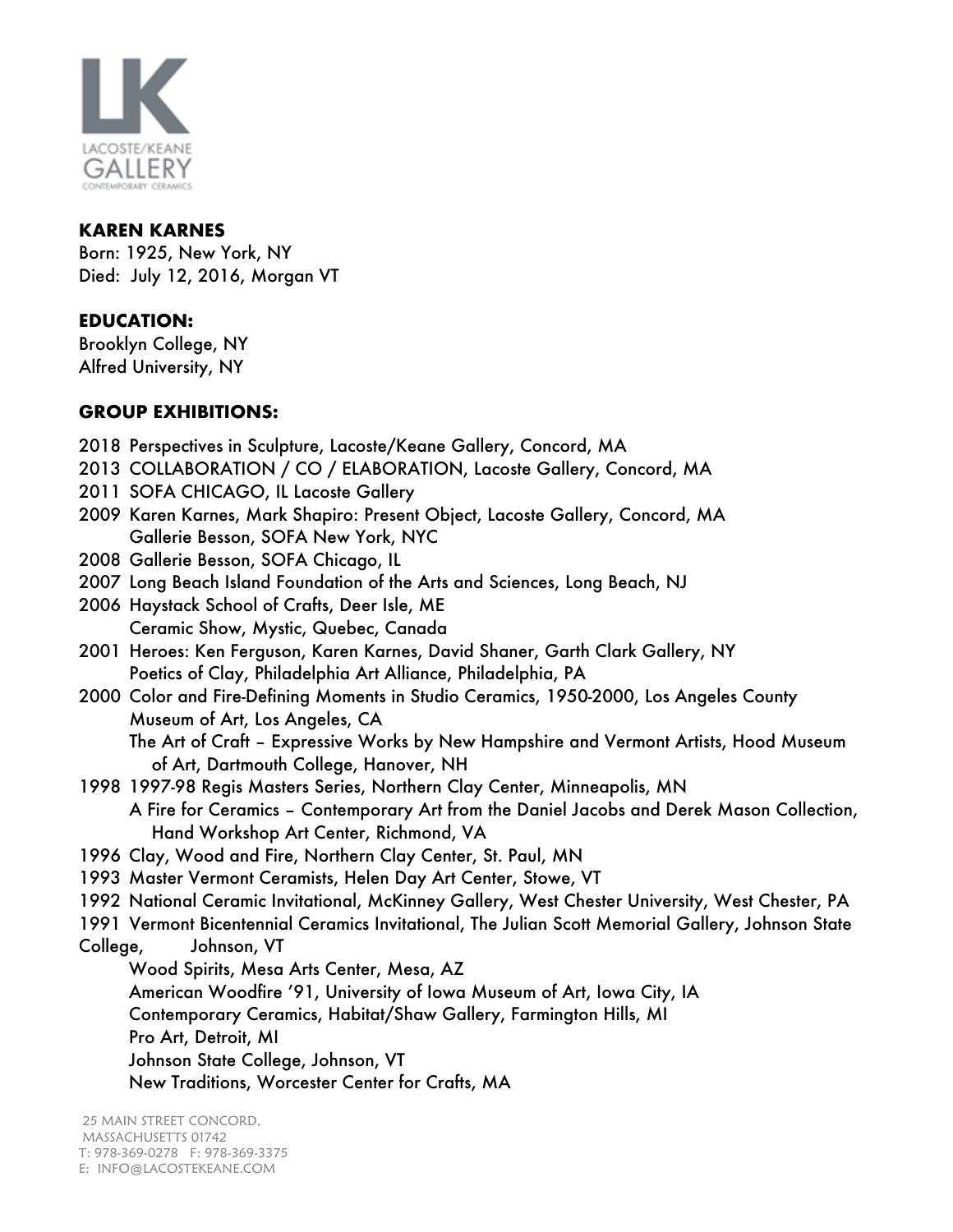

- 1990 Black and White, Joanne Rapp Gallery, Scottsdale, AZ Ashen Beauty, University of Oregon Museum of Art, Eugene, OR Ceramics Invitational, Kansas State University Gallery
- 1989 Contemporary Ceramics, Usdan Gallery, Bennington, VT A Tea Party, Ferrin Gallery, Northampton, MA Ceramic Form, A Woman's Perspective, Muckenthaler Cultural Center, Fullerton, CA
- 1988 Contemporary American Hand, Katie Gingrass Gallery, Milwaukee, WI
- 1987 Fired with Enthusiasm, Campbell Museum, Camden, NJ
- 1986 Art in Craft Today: Poetry of the Physical, American Craft Museum, NY New England Ceramic Vessels, Westminster Gallery, Boston, MA Art in Craft Media, Bellas Artes Gallery, Santa Fe, NM Kemper Gallery, Kansas City Art Institute, MO
- 1985 High Styles: American Design Since 1900, Whitney Museum of American Art, New York, NY Ceramics from the Earl Millard Collection, University Art Gallery, University of Illinois, Edwardsville, IL Esther Saks Gallery, Chicago, IL
- 1984 Pots and Potters, Aldeburgh, England Women in Clay: The Ongoing Tradition, Octagon Center for the Arts, Ames, IA Wood/Fire, Lil Street Gallery, Chicago, IL Woodfiring in America, Craftsman's Gallery, Scarsdale, NY
- 1983 American Art Potters, George Ciscle Gallery, Baltimore, MD
- 1982 Pots and Potters, Aldeburgh, England
- 1981 Fire and Ashes, Pittsburgh Center for the Arts, Pittsburgh, PA Four Potters from Vermont, Sing of the Swan Gallery, Chestnut Hill, PA
- 1980 Contemporary Ceramics: A Response to Wedgewood, Museum of the Philadelphia Civic Center, Philadelphia, PA
	- Contemporary American Potter, Gallery of Art, University of N. Iowa, Cedar Falls, IA
- 1979 A Century of Ceramics in the United States, Everson Museum, Syracuse, NY 1978 Craft Art and Religion, The Vatican Museum, Rome, Italy
- East Coast Vessels, Sharadin Art Gallery, Kutztown State College, Kutztown, PA
- 1977 Artistry: Clay and Fiber, Sarah Lawrence College Art Gallery, Bronxville, NY Distinguished Potters Invitational 11, Creative Arts Workshop, New Haven, CT
- 1976 Liturgical Arts, Philadelphia Civic Center, PA Soup Tureens, Campbell Museum, Camden, NJ
- 1975 Delaware Museum of Art, Wilmington, DE Invitational Show, Creative Arts Workshop, New Haven, CT American Crafts Council Gallery, New York, NY
- 1974 American Crafts Council Gallery, New York, NY
- 1973 Salt Glaze Invitational, Hoffman Gallery, Arts and Crafts Society, Portland, OR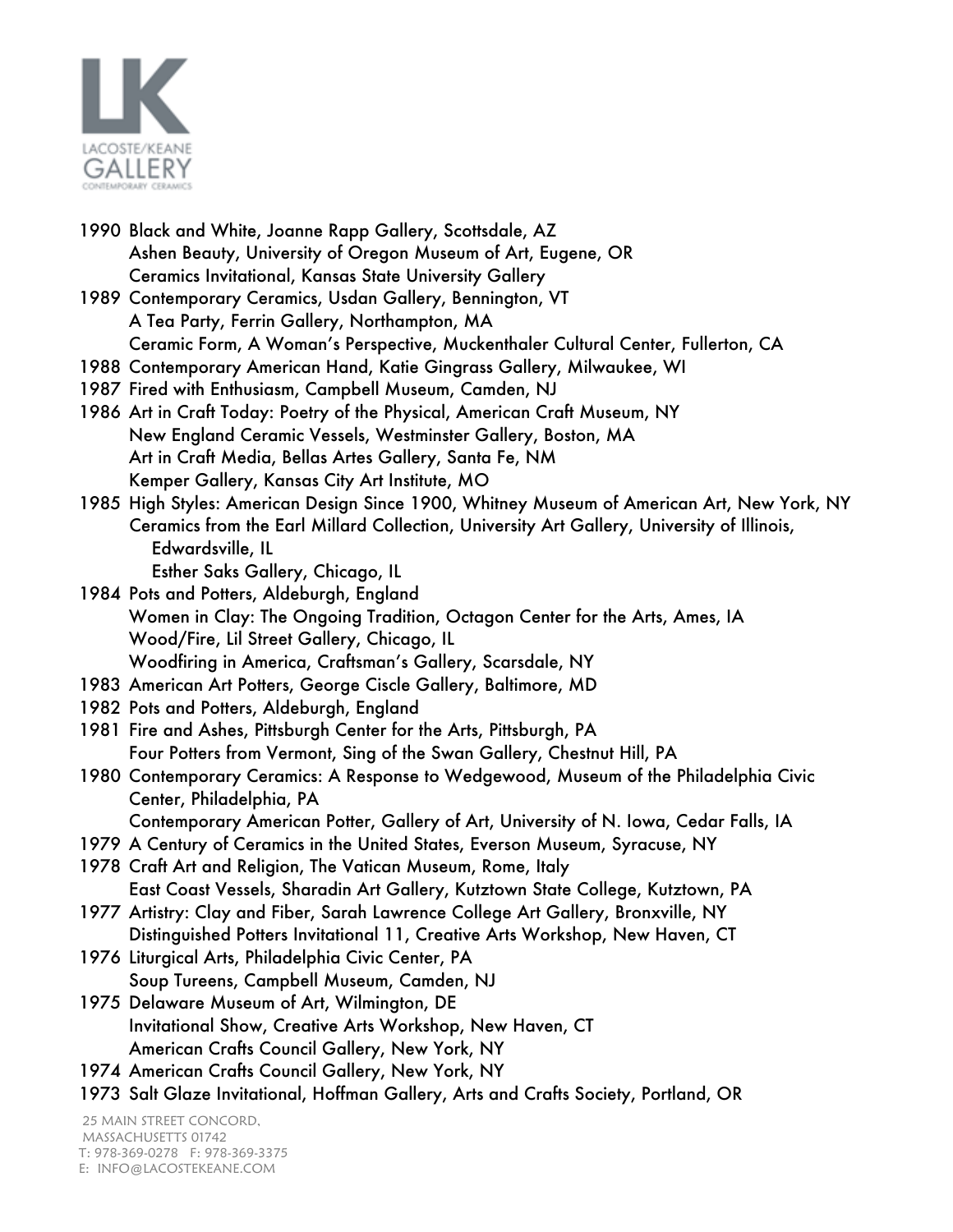

Pratt Institute Gallery, Brooklyn, NY

- 1972 International Ceramics, Victoria and Albert Museum, London, England Salt Glazed Ceramics, Museum of Contemporary Crafts, New York, NY Ceramic National, Everson Museum, Syracuse, NY
- 1971 Ceramic Art, Wilcox Gallery, Swarthmore College, PA Ten Potters, Cheltenham Art Center, Cheltenham, PA
- 1970 Ceramics 70 Plus Woven Forms, Everson Museum of Art, Syracuse, NY
- 1969 Objects: USA, Renwick Gallery, Smithsonian Institute, Washington, DC 25 Years of Ceramic Art in America, Scripps College, CA
- 1968 American Studio Pottery, Victoria and Albert Museum, London, England International Trade Fair, Munich, Germany Invitational Crafts Show, St. Cloud State College, St. Cloud, MN
- 1967 First Survey of Contemporary American Ceramics, University Art Museum, University of Texas, Austin, TX
- 1966 Ceramics Arts USA 1966 Invitational, Washington, DC The Object Transformed, Museum of Modern Art, New York, NY American Craftsman's Invitational Exhibition, The Henry Gallery, University of Washington, Seattle, WA
- 1964 USA Section of the Thirteenth Triennale, Milan, Italy Designed for Production: The Craftsman's Approach, Museum of Contemporary Crafts, New York, NY

American Ceramics, Edmonton Art Gallery, Edmonton, Canada

- 1962 22<sup>nd</sup> Ceramic National, Everson Museum of Art, Syracuse, NY
- 1961 New York Crafts, Munson Williams Proctor Institute, Utica, NY
- 1960 Designer-Craftsmen, USA, Museum of Contemporary Crafts, New York, NY
- 1959 Ceramics International, Syracuse Museum of Fine Arts, New York, NY

# **SOLO EXHIBITIONS:**

- 2011 In Her Retrospective Year: Karen Karnes Solo, Lacoste Gallery, Concord, MA
- 2011 Retrospective: A Chosen Path, Currier Museum of Art, Manchester, NH
- 2011 Retrospective: A Chosen Path, Asheville Art Museum, Asheville, NC
- 2010 Retrospective: A Chosen Path, Arizona State University, Phoenix, AR
- 2009 Lacoste Gallery, Concord, MA
- 2008 Gallerie Besson, London, England Akar Gallery, Iowa City, Iowa
- 2007 Ferrin Gallery, Lennox, MA Ferrin Gallery, SOFA, New York City, NY Besson Gallery, London, England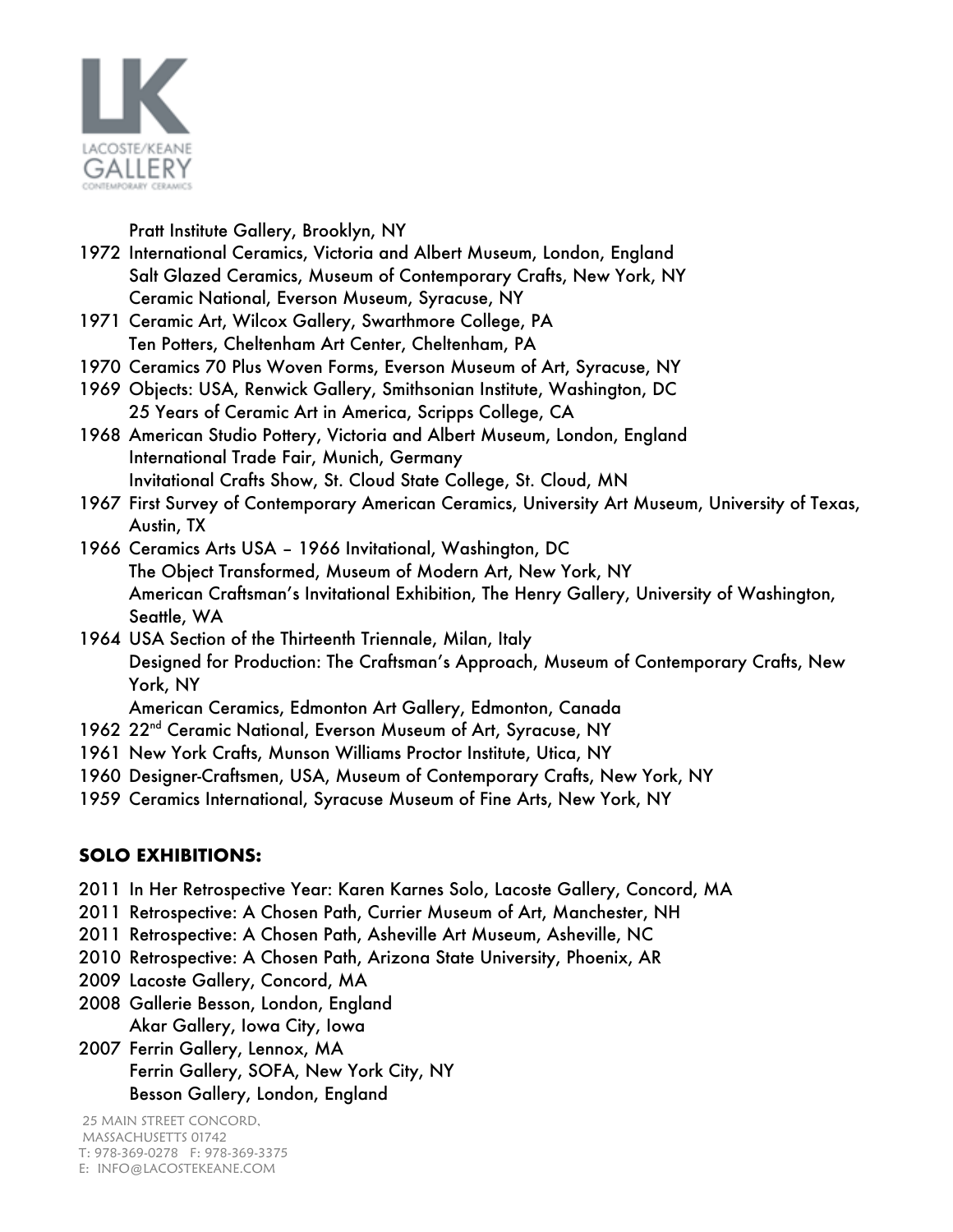

Watershed Center for Ceramic Arts, SOFA, Chicago, IL

- 2006 Ceramic Show, Mystic, Quebec, Canada
- 2005 Ferrin Gallery, SOFA, Chicago, IL
- 2004 "Creations in Clay: Contemporary New England Ceramics, Currier Museum of Art, Manchester, NH Akar Gallery, Iowa City, IA
- 2003 Karen Karnes A Life in Clay, Garth Clark Gallery, NYC WDO Gallery
- 2001 Garth Clark Gallery, New York, NY
- 2000 Canton Museum of Art, Canton, Ohio Garth Clark Gallery, New York, NY
- 1999 Garth Clark Gallery, New York, NY Clay Studio, Philadelphia, PA
- 1998 Joanne Rapp Gallery, Scottsdale, AZ
- 1997 Garth Clark Gallery, New York, NY
- 1996 Shaw/Guido, Pontiac, MI
- 1995 Leedy/Voulkos Gallery, Kansas City, MO Garth Clark Gallery, New York, NY
- 1994 Okun Gallery, Santa Fe, NM
- 1993 Habitat/Shaw Gallery, Farmington Hills, MI Joanne Rapp Gallery, Scottsdale, AZ
- 1992 Garth Clark Gallery, New York, NY
- 1991 Schneider/Bluhm/Loeb Gallery, Chicago, IL
- 1990 Garth Clark Gallery, New York, NY Society of Arts & Crafts, Boston, MA
- 1988 Pewabic Pottery, Detroit, MI
- 1987 Garth Clark Gallery, New York, NY
- 1986 The Hand and the Spirit, Scottsdale, AZ Stratton Arts Festival, Stratton, VT
- 1985 Hadler/Rodriguez Gallery, New York, NY
- 1982 Hadler/Rodriguez Gallery, Houston, TX
- 1981 Hadler/Rodriguez Gallery, New York, NY Okun/Thomas Gallery, St. Louis, MO Front Room Gallery, Dallas, TX
- 1979 Craftwork Gallery, London, England Front Room Gallery, Dallas, TX Architectural Pottery of Karen Karnes, Thorpe Intermedia Gallery, Sparkill, NY
- 
- 1978 Hadler/Rodriguez Gallery, Houston, TX
- 1977 Hadler Gallery, New York, NY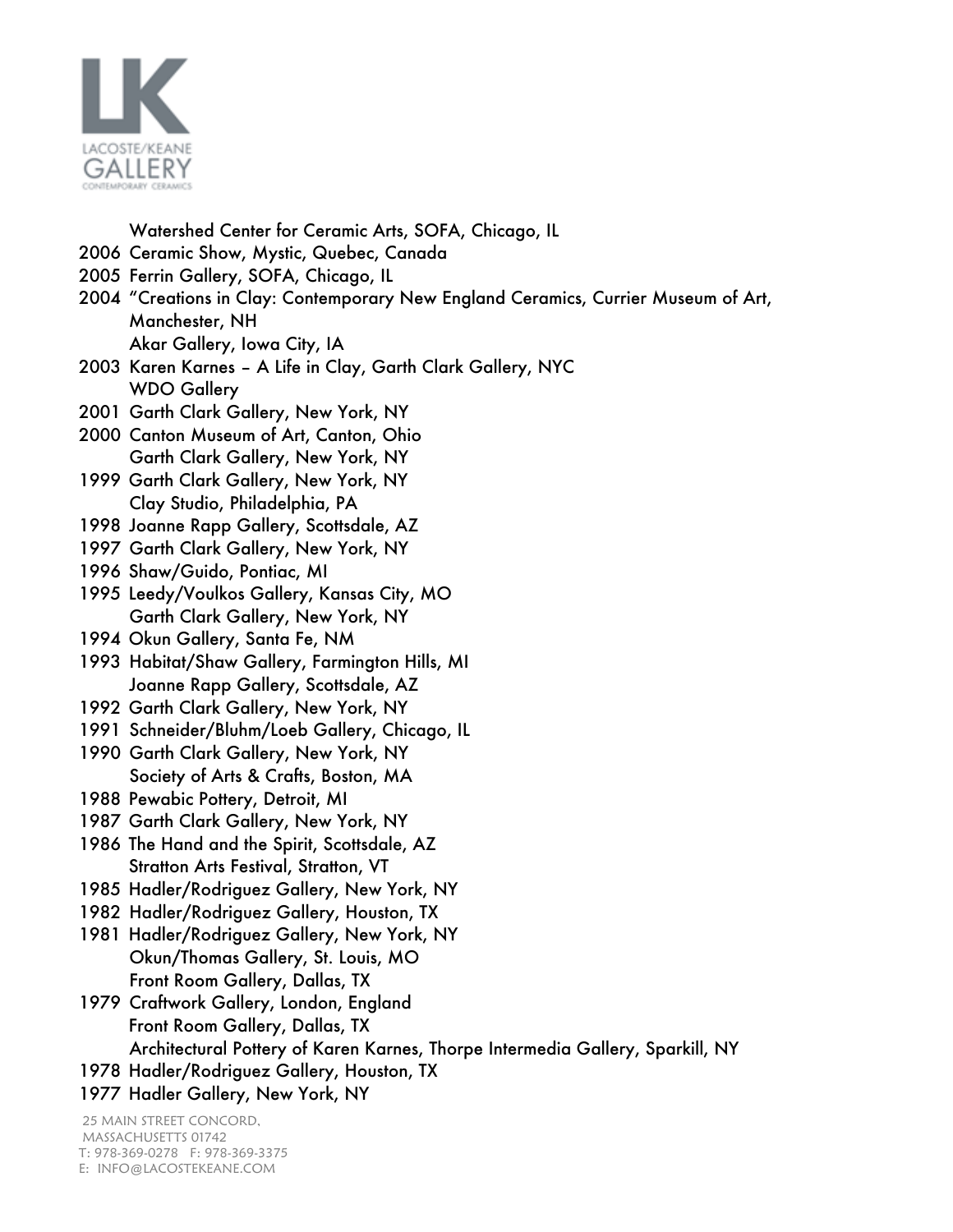

- 1976 Creative Craft Alliance, Shreveport, LA Following Sea Gallery, Honolulu, HI Cooper Gallery, Newport, RI
- 1975 Cooper Gallery, Newport, RI
- 1974 Cooper Gallery, Newport, RI
- 1973 *Karen Karnes: Salt Glazed Ceramics*, The Hand Work Shop, Richmond, VA
- 1962 Silvermine Guild of Artists, New Canaan, CT
- 1957 Bonniers, New York, NY
- 1953 American House Gallery, New York, NY

#### **SELECTED COLLECTIONS:**

American Crafts Museum, New York City, NY Aukland Museum, Aukland, NZ Bemidji State University Collection, Bemidji, MI Canton Museum of Art, Canton, Ohio Charles A. Wustum Museum of Fine Arts, Racine, WI The Contemporary Museum, Honolulu, HI Cranbrook Museum of Art, Bloomfield Hills, MI Delaware Museum of Art, Wilmington, DE Detroit Institute of Art, Detroit, MI Everson Museum of Art, Syracuse, NY F.R. Weisman Art Museum, University of Minnesota Johnson Wax Collection of Contemporary Crafts, Racine, WI Los Angeles County Museum of Art, Los Angeles, CA Manchester Craftsmen's Guild, Pittsburgh, PA Metropolitan Museum of Art, New York, NY Mint Museum of Craft and Design, Charlotte, NC Museum of Ceramic Art at Alfred, NY Museum of Fine Arts, Arizona State University, Phoenix, AZ Museum of Fine Art, Boston, MA Museum of World Folk Art, La Jolla, CA Nelson Fine Arts, Arizona State University, Tempe, AZ Northern Clay Center, Minneapolis, MN Palmer Museum of Art, PA Philadelphia Museum of Art, Philadelphia, PA Renwick Gallery, National Museum of American Art, Washington, DC St. Louis Museum of Art, St. Louis, MO Topeka Public Library, Kansas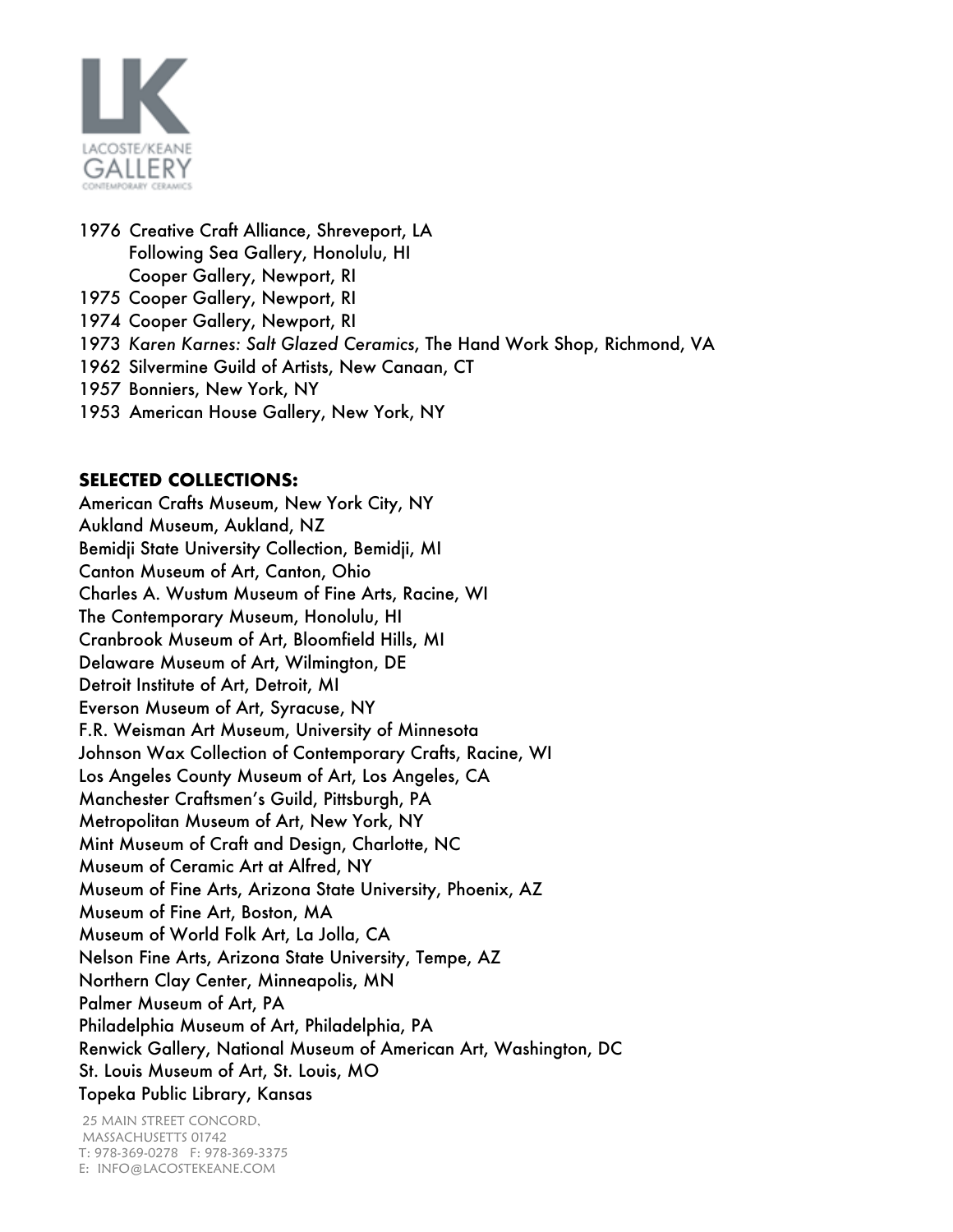

Victoria and Albert Museum, London, England Walker Art Center, Kansas City, Kansas Wichita Center for the Arts, Kansas

### **TEACHING POSITIONS:**

Camberwell School of Art, London, 1986 Frog Hollow Craft Center, Middlebury, VT, 1989, 1985, 1982, 1981, 1980 Southampton College of LI University Summer Program, 1978-1980 Royal College of Art, London, 1977 Craftsman in Residence, Delaware Art Museum, 1976 Hunter College, CUNY, 1975-76 Bowling Green State University, OH, Kiln Building Workshop, 1973 Society of Education Through Art Craft Workshop, England, 1973, 1970 Bloomsberg State University, PA., Clay Seminar/Workshop, 1971 Penland School of Crafts, NC Haystack School of Crafts, Deer Isle, ME Black Mountain College, Ashville NC

# **PERIODICALS:**

Look Magazine, March 8, 1966, "Africa" Interiors Magazine, February, 1966, P. 83, "The African Village" "American Ceramics", Pottery in Australia, October, 1964, P. 20 "American Woodfire", Studio Potter, December, 1982 American Craft, April/May, 1987, "Contemporary Crafts at the Met" "The Craftsman's Cookbook", NY News, Sunday, May 27, 1973 Ceramics Monthly, February, 1976, "Delaware Exhibition" Ceramics Monthly, September, 1960, "Designer-Craftsmen USA 1960" Interior Design Magazine, May, 1985, "Easy Passage – Penn Central Offices" Ceramics Monthly, March 1978, "Karen Karnes Retrospective" Ceramic Review, March/April, 1978, "Karen Karnes" Ceramics Monthly, 2003, Issue 51, Karen Karnes, Form and Change by Gerry Williams Ceramics Monthly, June/July/August, 2001, "In Recognition" Ceramics Monthly, 1981, Boylen, Michael, "A Karen Karnes Workshop" Chambers, Karen, "Karen Karnes", Review, February 15, 1997 NY Times Home Design, April 13, 1986, Deitz, Paula, "American Pottery" Ceramic Review, May/June, 1982, Hynes, Reggie, "Karen Karnes Workshop" Town and Country, May, 1981, Jepson, Barbara, "Design and Decoration"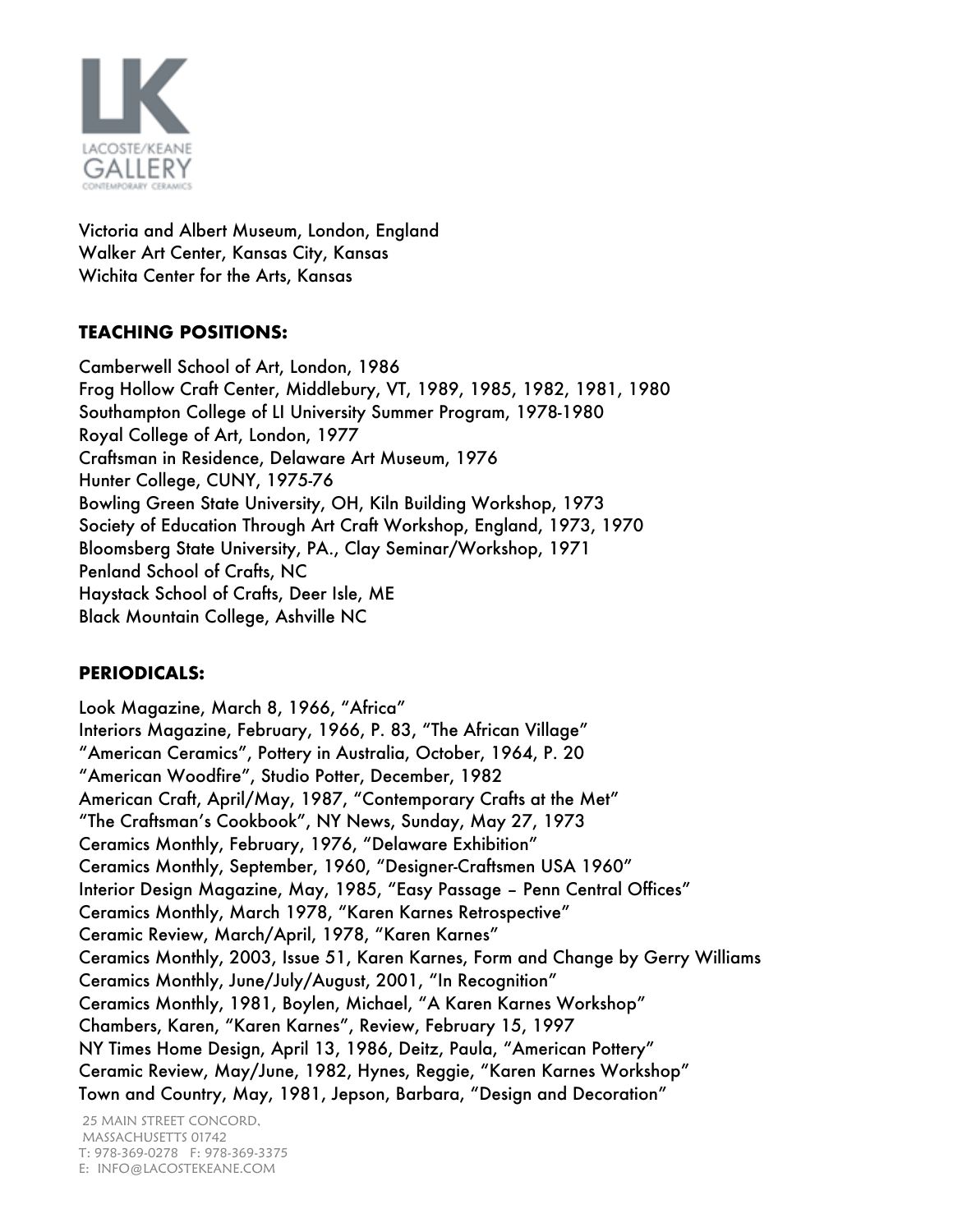

Ceramics Monthly, April, 1986, Rubin, Michael, "Karen Karnes" Craft Horizons, May/June 1958, Smith, Dido, "Karen Karnes" Ceramics Monthly, December, 1958, P. 12, Wright, Nancy M. "Clay and Clouds", Stratton Bromley, 1986

### **AWARDS:**

- 1998 Gold Medal, American Crafts Council
- 1997 Regis Master, Northern Clay Center, Minneapolis, MN Vermont Arts Council Governor's Award for Excellence in the Arts
- 1992 Fletcher Challenge Merit Award, New Zealand
- 1990 Medal of Excellence, Society of Arts and Crafts, Boston, MA
- 1988 National Endowment for the Arts, Visual Artists Fellowship Vermont Council on the Arts, Artists Fellowship
- 1980 National Council on Education in Ceramic Arts Fellowship
- 1976 National Endowment for the Arts, Craftsmen's Fellowship American Crafts Council, Member of Academy of Fellows
- 1964 Trienale de Milano, Silver Medal
- 1958 Tiffany Fellowship
	- Ceramic National, Everson Museum, Syracuse, NY
- 1953 Fiber, Clay, Metal, St. Paul, MN
- 1950 Ceramic National, Everson Museum, Syracuse, NY

### **BIBLIOGRAPHY:**

2000 Douglas, Mary F., Editor. *Allan Chasanoff Ceramic Collection*. Mint Museum of Craft and Design, Charlotte, NC

Lauria, Jo. *Color and Fire – Defining Moments in Studio Ceramics*. 1950-2000 McDermott, Inez and Majusiak, Anne*. The Art of Craft – Expressive Works by New Hampshire and Vermont Artists*. Dartmouth College, Hanover, NH Rizzoli International Publications, New York, NY

Peterson, Susan. *Contemporary Ceramics*, Watson-Guptill Publications, New York

- 1998 Davis, Don. *Wheel-Thrown Ceramics*. Lark Books, Asheville, NJ *A Fire for Ceramics – Contemporary Art from the Daniel Jacobs and Derek Mason Collection*. Hand Workshop Art Center, Richmond, VA
- 1991 Peterson, Susan. *The Art and the Craft of Clay*. Prentice Hall
- 1990 Lynn, Martha Drexler. *Clay Today Contemporary Ceramists and Their Work*. Los Angeles County Museum of Art. Chronicle Books, San Francisco, CA
- 1988 Clark, Garth R. *American Ceramics: 1876 to the Present*. Abbeville, NY Lauria, Jo. *Ceramic Form, Shape and Decoration*. Collins